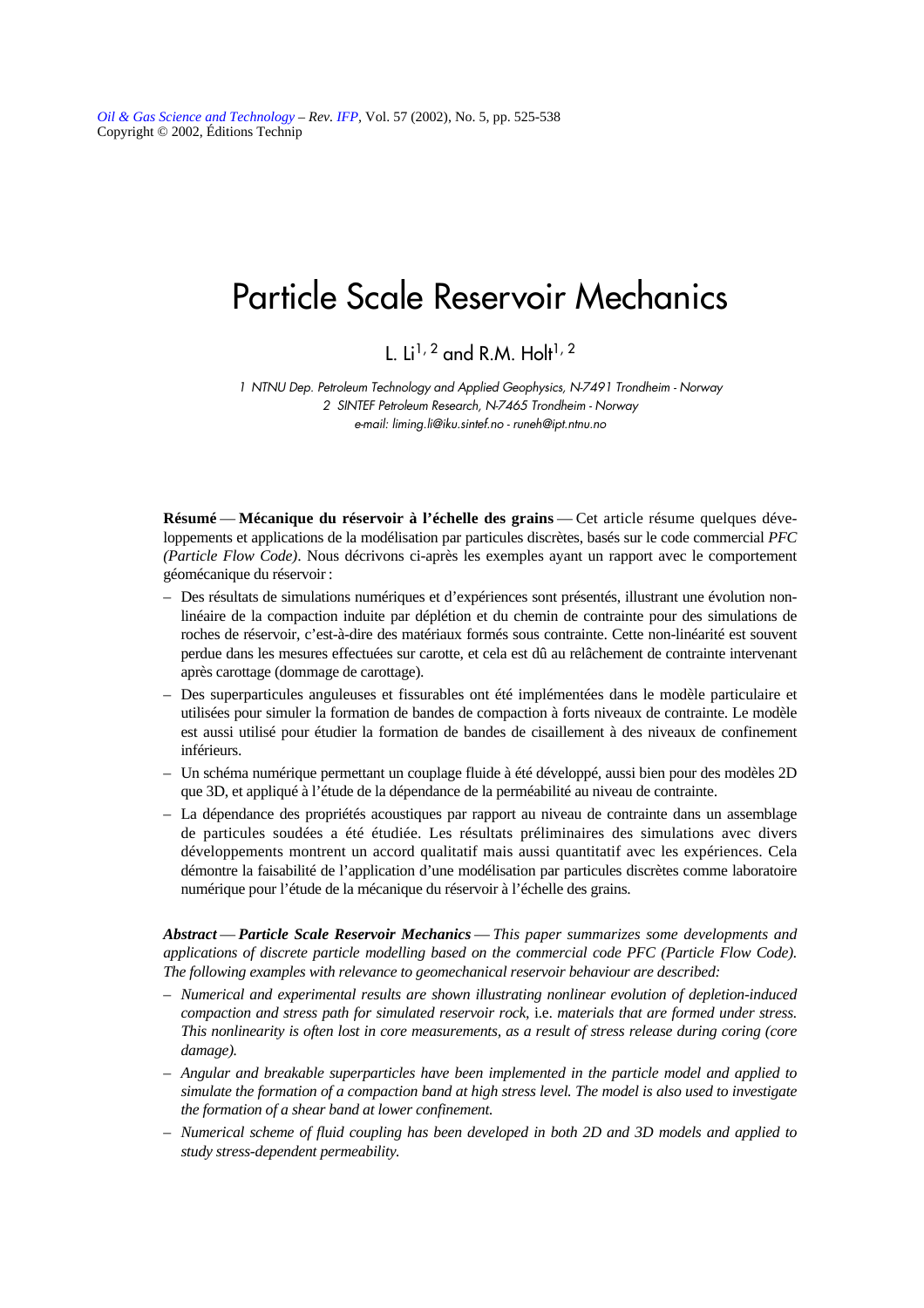*– Stress-dependency of the acoustic properties of a bonded particle assemblage has been studied. The preliminary results of the simulations with various developments show qualitative and also quantitative consistence with experiments. It proves the feasibility of applying a discrete particle model as a numerical laboratory to study particle scale reservoir mechanics.*

# **INTRODUCTION**

Reservoir geomechanics has become an area of increasing focus within petroleum reservoir management. Reservoir mechanics deals with:

- *Reservoir rock deformability,* which may cause compaction and associated possible well problems (like casing collapse) or environmental problems (like surface subsidence; *e.g.* Geertsma, 1973; Chilingarian *et al.*, 1995). Compaction is on the other hand a drive mechanism, and may improve recovery.
- *Reservoir stress path, i.e.* how rock stresses change as a result of production associated processes like depletion and enhanced recovery operations (Teufel *et al.*, 1991; Addis, 1997; Morita *et al.*, 1989). The stress path controls to what extent the reservoir deforms elastically, or if some kind of rock failure may occur during production.
- *Reservoir flow performance, i.e.* how stresses and stress alterations affect preferred flow directions (Heffer and Dowokpor, 1990) and reservoir permeability (*e.g.* Holt, 1990; Ruistuen and Hanssen, 1996; Boutéca *et al.*, 2000), and the coupling of fluid flow simulation to geomechanical models (*e.g.* Gutierrez and Lewis, 1998). The failure mechanism and the constitutive behaviour (in particular dilatancy *vs.* contractancy) have a profound impact on permeability.
- *Reservoir monitoring, i.e.* the use of repeated seismic surveys ("4D seismics") or the use of permanently deployed geophones to monitor production-induced changes in the reservoir.

In this paper, we will discuss all these aspects of reservoir geomechanics, but from the very small-scale point of view. We will demonstrate how the use of a numerical tool, namely discrete particle modelling, can provide insight into particle scale mechanisms that may be important for the understanding of complex reservoirs. We use *PFC* (Particle Flow Code) as our platform for these simulations. Our numerical work is strongly correlated with laboratory experiments, which are presented in other publications. Furthermore, we do not attempt to upscale our results, but will refer where appropriate to related field-scale observations.

*PFC* is a simplified implementation of the distinct element method (Cundall and Strack, 1979; Itasca, 1999a and 1999b). It simulates an aggregate of cemented or uncemented disks (2D) or balls (3D). The particles are rigid but can overlap or detach. The contact force between two contacted particles is determined from the overlap and relative movements of the particle pair according to a specified contact law. The particle motion is governed by Newton's second law. Particles may be bonded together in order to simulate *e.g.* cemented sandstone. The bond breakages mimic micro damages developed in the sandstone samples. Designed with the discrete feature, such a model can properly simulate a granular material with inherently discontinuous properties.

# **1 RESERVOIR ROCK DEFORMABILITY AND STRESS PATH**

A main difference between rocks within a reservoir and on the Earth's surface is the difference in stress and stress history. While we can apply *in situ* stresses to a reservoir rock core in the laboratory, we can usually not compensate for possible effects of the stress history. An example of this is core damage, induced by the stress release occurring as the core is drilled. Holt *et al.* (2000a) presented laboratory simulations where this problem was systematically studied by synthetic rocks manufactured under applied stress. Holt *et al.* (2000b) showed that the main features of these laboratory experiments could be reproduced by use of *PFC*.

Figure 1 shows a typical stress—strain curve for uniaxial (oedometric) compaction of a granular material cemented under stress. This is a *PFC3D* simulation with a granular assembly of 31 617 spherical particles, with a prescribed size distribution resulting in 20% porosity. Parallel bonds were inserted in the sample with initial axial stress 30 MPa and lateral stress (isotropic) 15 MPa. Input parameters are fitted to give good agreement with experimental simulations (Holt *et al.*, 2000a) with analogous synthetic sandstone formed under the same stress conditions. The shear and tensile bond strengths were chosen equal to 8 MPa, with a standard deviation of  $\pm 8$  MPa. The uncemented bond normal stiffness was chosen as 4 GPa, and the additional contribution of the bonding was also set to 4 GPa. The ratio between normal and shear stiffness was set equal to 1 for the uncemented bonds, and reduced to 0.5 as a result of cementation.

A typical feature of the observed stress—strain curve is nonlinearity, with a high initial stiffness. The material softens as it compacts, as a result of an increasing amount of intergranular bond breakage. From cyclic loading (not shown in the figure) it is found that the initial behaviour is largely elastic, whereas the material at high stresses is more plastic. The cumulative number of broken bonds (also shown in Figure 1) indicates the emerging plasticity. As can be seen, there is not a well-defined onset, but the material appears to have a plastic strain component all the way from its virgin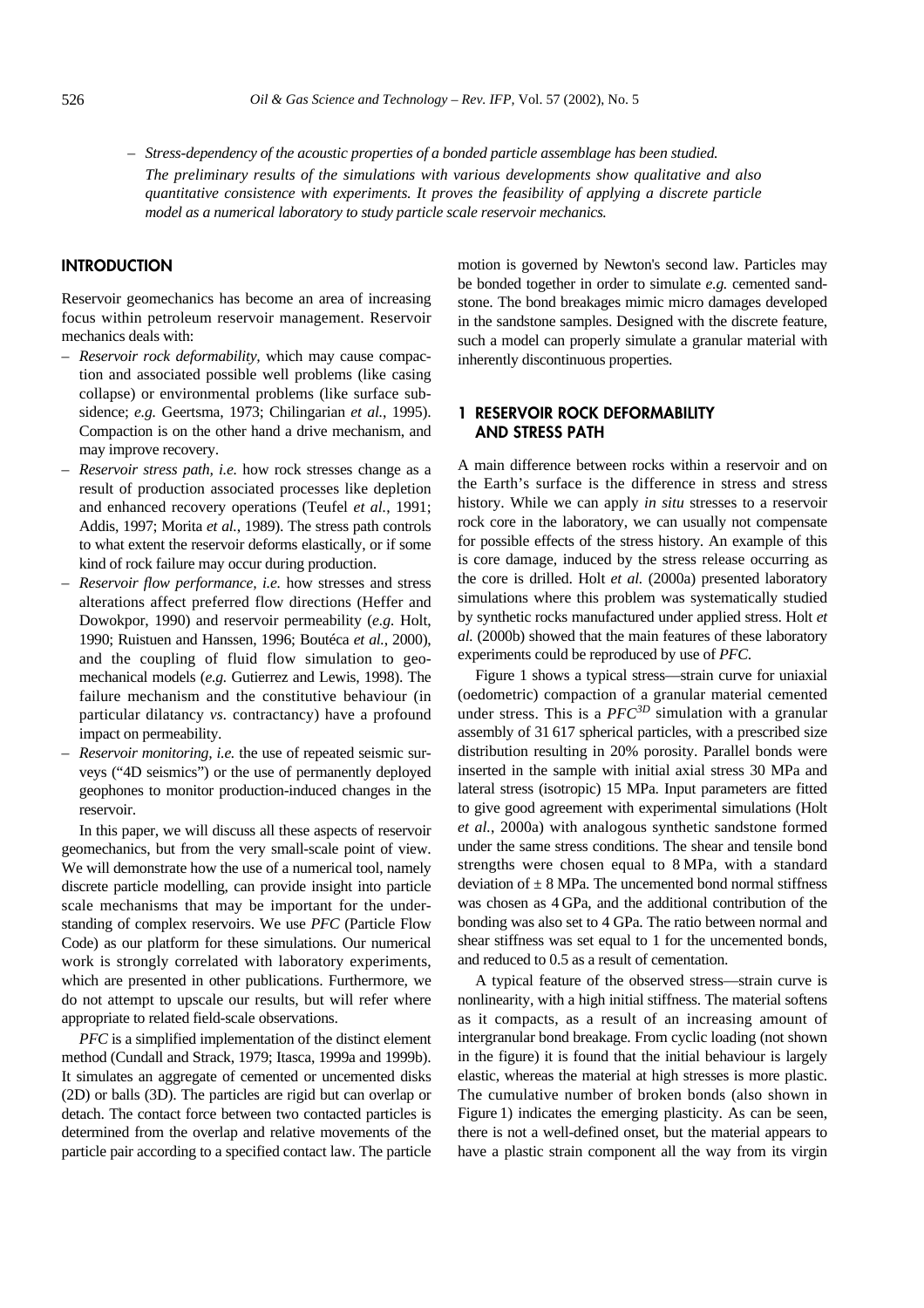

Figure 1

Axial stress and cumulative number of broken bonds *vs.* axial strain in a *PFC3D* simulation of uniaxial compaction, starting from the state of stress (axial: 30 MPa; lateral: 15 MPa) where the material was formed.

state. This is in agreement with observations in laboratory tests with synthetic sandstones (Unander and Holt, 1998). The elastoplasticity of rocks is one of the fundamental reasons for observed difference between static and dynamic moduli.

Figure 2 shows the lateral stress development (the stress path) during the numerical uniaxial compaction experiment above. There is a relatively slow increase in lateral stress with compaction during the initial part of loading, while the lateral stress increases much more rapidly at high stress. This pattern is seen in all numerical and experimental simulations performed. The quantitative behaviour of course depends on the details: in laboratory experiments, the degree of nonlinearity is much larger in weak than in competent sandstones. In the numerical simulations, the lateral stress response increases with increasing ratio between normal and



Figure 2

Lateral stress *vs.* axial stress in a *PFC3D* simulation of uniaxial compaction *(cf. Fig. 1)*, starting from the state of stress (axial: 30 MPa; lateral: 15 MPa) where the material was formed.

shear contact stiffness, with inter-granular friction, and with change from spherical particles to non-spherical superparticles *(ref. Section 2)*.

Field observations are rarely done with sufficient accuracy (Holt, 1999) to confirm or disconfirm the existence of nonlinear stress paths, or nonlinear stress-strain behaviour. There are several examples that subsidence tends to accelerate during depletion. This may be caused by enhanced compaction (as predicted by particle scale modelling), but also by time-delayed consolidation of low permeability (*e.g.* shale) layers within the reservoir, or by stress redistribution in the overburden.

## **2 SUPER PARTICLE MODEL**

# **2.1 Approaching Grain Angularity**

In many cases, the real grains are nonspherical. *PFC* approximates them with circular or spherical particle elements. The simulation qualitatively agrees with observations of complicated behaviours of granular material with the simplification. However, the ability of reproducing experimental results by particle modelling is reduced. Particle shape affects particle behaviour of interlocking and rotation. It will affect the strength, in particular the frictional component of it, in addition to deformation and porosity of the particle packing. This can be understood by intuition, and thorough studies have been published (Jensen *et al.*, 1999, 2001).

To properly simulate angularity of some granular material, elliptical (Ting *et al.*, 1995; Ruistuen, 1997) and superquadric (Rege, 1996; Preece *et al.*, 1999) particle models have been studied. If applying more general distinct element method (Cundall, 1971, 1988; Hart *et al.*, 1988) or discontinuous deformation analysis (Shi and Goodman, 1985; Shi, 2001), polygonal particles can also be implemented. The price of creating complicated particles is computational time and memory. It should be considered with the balance of accuracy.

# **2.2 Cluster and Clump**

Angularity can be approached with a method different from those mentioned above. Super particles with different shapes can be created by several circular (2D) or spherical (3D) particles. In *PFC*, they are called cluster or clump. A cluster consists of several particles bonded by intragranular bonds. It behaves as one particle and is deformable. The deformation properties are controlled by the contact law and the properties of intragranular bonds. A cluster can also be bonded to neighbouring clusters with intergranular bonds. To simulate real granular material, certainly, different bond properties (stiffness, strength, geometry) should be assigned to intergranular and intragranular bonds. The particle cluster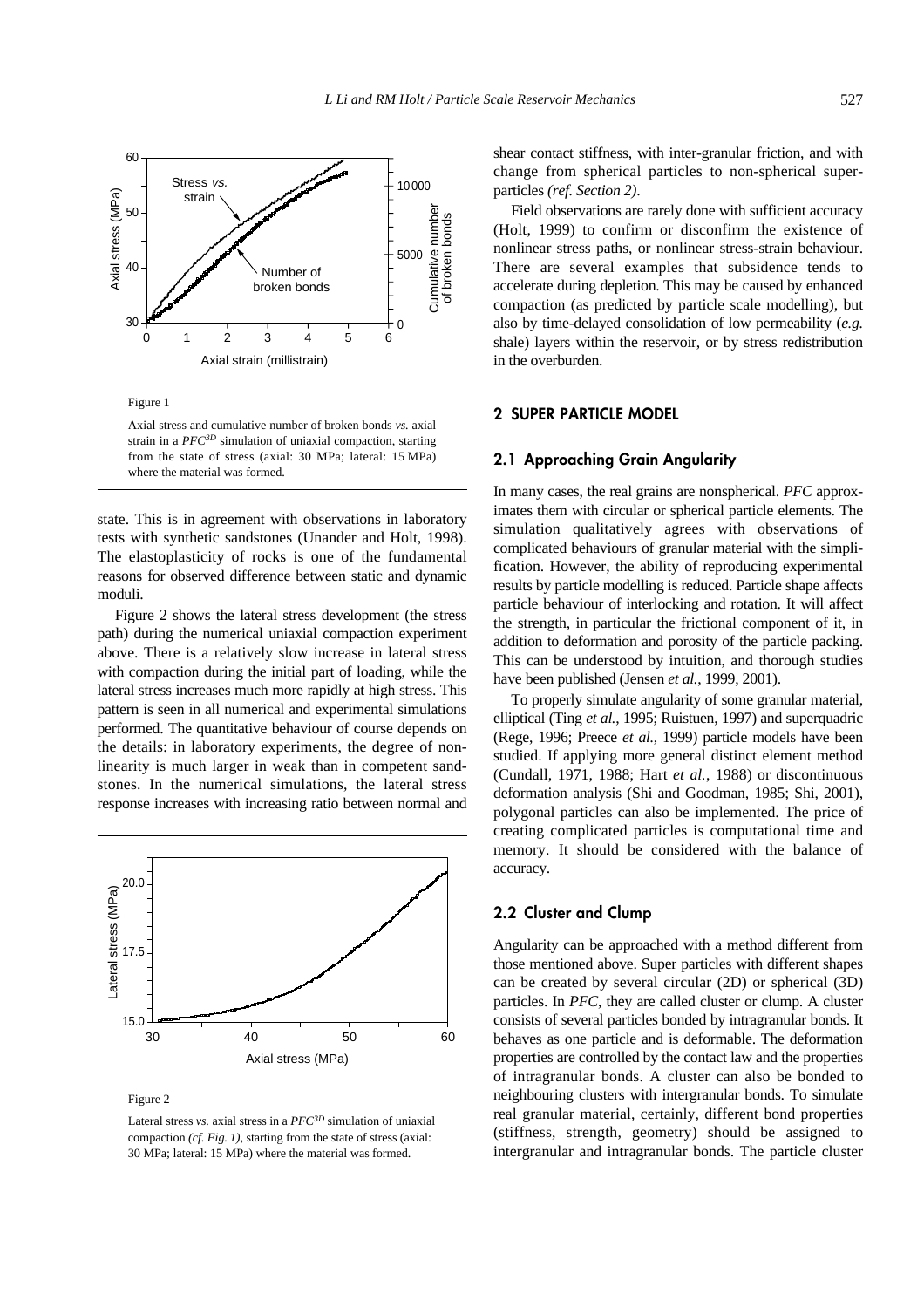can simulate grain crushing because the intragranular bonds can be broken. A clump is slightly different from a cluster. In a clump, the intragranular bond can be thought as infinitely stiff and strong. Actually, the calculation for the contacts inside the clump is skipped, and just relatively fixing the particles inside the clump. The clump approach is more efficient than the cluster approach. The clump is rigid with deformable external contacts. It can also be broken to simulate grain crushing if introducing a breaking criterion (Li and Holt, 2001a). The advantages of the cluster approach are the deformability of the superparticle and the direct way to simulate grain crushing. The superparticle model in this paper applies the cluster approach. Figure 3 shows what a super particle packing looks like. The shapes of the superparticles in the model are irregular but restricted with aspect ratio (longer dimension/shorter dimension) < 1.5. The size distribution of the particles can be controlled. In this model, the size distribution is Gaussian in  $\phi$  scale, where  $\phi$  is defined as – ln *d*/ln2 if the grain size *d* is in millimetre.



Figure 3

Packing of superparticles, with irregular shapes and Gaussian size distribution in φ scale.

# **2.3 Shear Band and Compaction Band**

Biaxial compressive tests have been done with the 2D superparticle packing under different constant confining stresses. With low confining stress, the sample fails with a band formation that is in a small angle  $( $45^{\circ}$ )$  with maximum principal stress. In Figure 4, the confining stress is 4 MPa. It is a low confining stress relative to the uniaxial compressive strength that is 9.9 MPa for this sample. The angle between the failure band and maximum principal stress is about 35º. The band consists of mainly tensile intergranular bond failures and a few intragranular bond failures (grain crushing). With increasing confining stress, the angle between the failure bands and maximum principal stress tends to increase. In Figure 5, the confining stress is 18 MPa. The failure band is nearly normal to the maximum stress. Shear intergranular bond failures and grain crushing are much more than in the failure band in previous case.



# Figure 4

Development of shear band in particle model at low confining stress.



#### Figure 5

Development of compaction band in particle model at high confining stress.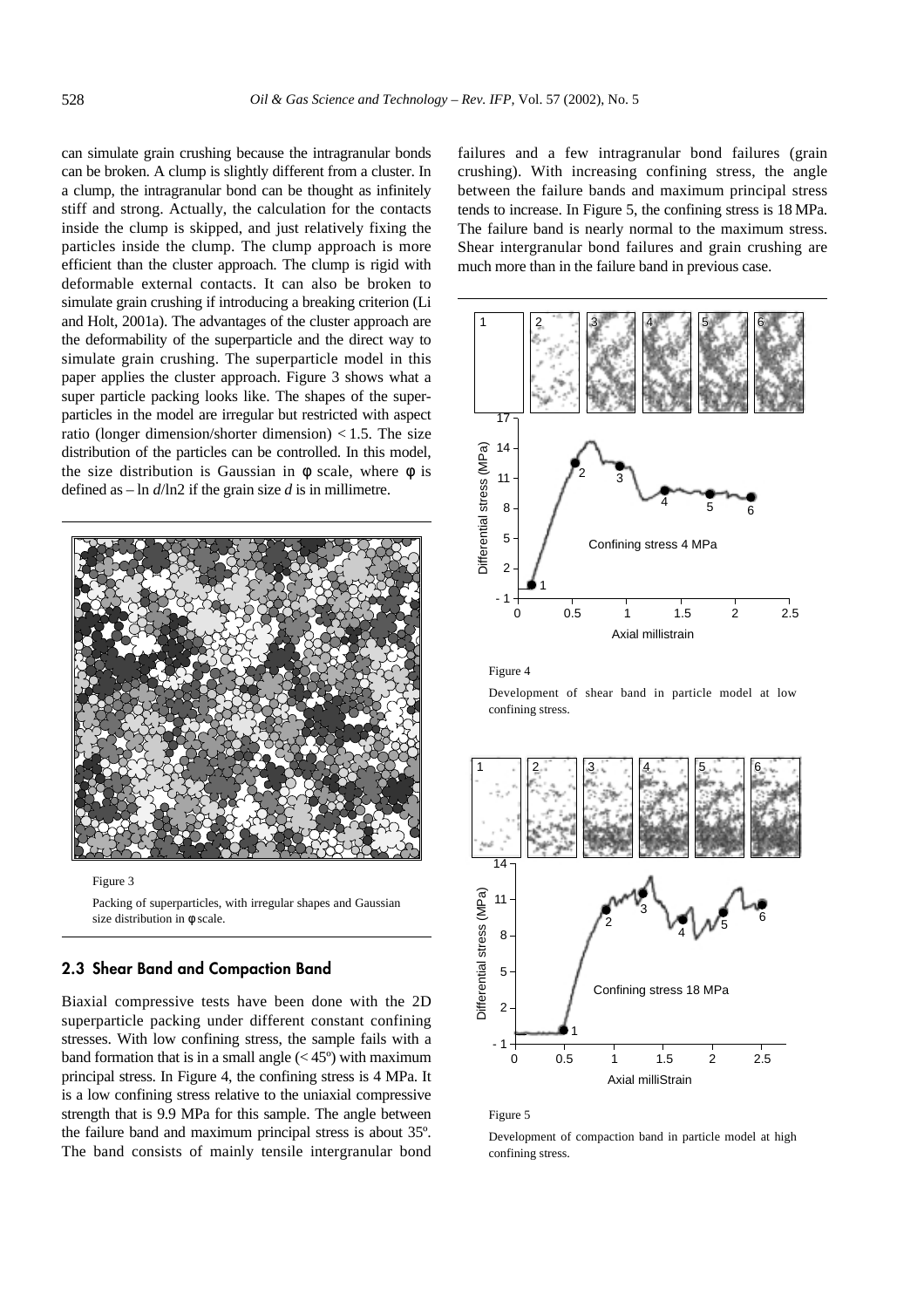We think that in the case of low confining stress the failure bands are shear bands, in the case of high confining stress the failure bands are compaction bands. The compaction band is defined as a failure zone normal to maximum principal stress. It may occur in porous sandstone in some cases. Grain crushing and pore collapse happen in the zone and induce critical permeability reduction. The observations of the numerical simulation are consistent with those observed in laboratory experiments (Olsson, 1999; Olsson and Holcomb, 2000).

Considering a sample of porous material with a lateral confining stress  $\sigma_3$  applied, the maximum vertical stress sustained by the sample, according to Mohr-Coulomb's criterion, is:

$$
\sigma_1 = \sigma_3 \tan^2 (45^\circ + \phi/2) + UCS \tag{1}
$$

where φ is friction angle and *UCS* is uniaxial compressive strength. This equation is valid if the grains in the sample can sustain the contact forces. The sample fails if the differential stress is large enough to satisfy Equation (1). The failure will probably form a shear band, with mainly tensile bond failures and grain rotations in the granular sample. If the maximum principal stress goes up with confining stress increase, the contact forces finally break the grains at some contacts and cause grain crushing. Since there is plenty of free space for the yielding of the debris of the crushed grains in the porous material, the crushed grains suddenly lose their support capacities. This will induce contact forces increase in the vicinity and induce more grain crushing. The grain crushing propagates along the plane normal to the maximum principal stress. If this explanation is correct, compaction bands could occur under the conditions as below:

– The porosity of the material is high enough so that there is enough free space for the yielding of the crushed grains. This is also a cause of inhomogeneous stress distribution that is favourable for the onset of grain crushing.



Figure 6

Failure envelope (determined at the critical points where the sample turns to dilate or compact) of a numerical sample (Li and Holt, 2001a).

- The confining stress is high enough so that the sample will not fail in shear mode due to differential stress.
- An end cap exists in the failure curve of the material *(Fig. 6)*. The shear band forms in dilatant mode corresponding to the left part and the compaction band forms in compactive mode to the right part.

# **3 FLUID COUPLING IN PARTICLE MODEL**

# **3.1 Basics of Fluid Coupling in Particle Model**

Many researchers have studied fluid coupling in 2D particle models for different purposes with different approaches (Thallak *et al.*, 1991; Bruno, 1994; Cundall, 1999; Cerasi *et al.*, 2000; Bruno *et al.*, 2001; Li and Holt, 2001b). Based on the authors' previous study, the algorithm of fluid coupling in the 2D model has been extended to the 3D model. A fluid coupled particle model is a combination of a discrete particle model and a flow network model. The pore network is constructed with the pore space in the particle assemblage, and will be updated with the deformation and damage developments in the solid frame. The impact of the liquid phase on the solid frame will also be counted by applying the pore pressure on the particles. The flow in the pore network is solved with a time-stepping approach. The pore system in the particle model consists of pores connected by pipes. Here, the wide spaces in the pore system are called pores. The throats between the pores are called pipes<sup>1</sup>.

# **3.2 Construction of Flow Network**

Both in 2D and 3D, the network models are constructed in two steps. In the 2D model, first, every 3 neighbouring particles create a pore enclosed by a triangle *(Fig. 7a)*. Each pore has 3 pipes corresponding to the 3 sides. The pore volume is related to the area enclosed in the 3 particles. Limited to the 2D model, the flow path is not visible. A virtual flow path is assumed as in Figure 8. Assuming there is a third virtual particle outside the 2D model plane and neighbouring with the two particles in the model, the three particles form a pipe. Such a pipe is not realistic. However, it is a reasonable approximation of the real granular material in 3D space. Then, some of the pores will be merged into pore clusters (enclosed by polygons, *Fig. 7b*). The condition for merging two pores is that the pipe conductance is larger than a predefined value. The pipe conductance will be defined in Section 3.4. The pore mergence will improve the computation efficiency. The pore number for calculation is reduced. The widely open pores are avoided, or else it will easily take in

<sup>(1)</sup> In some literatures on network model, they are named as sites or cells and bonds respectively. However, in particle model the term "bond" has been reserved for cements between particle pairs.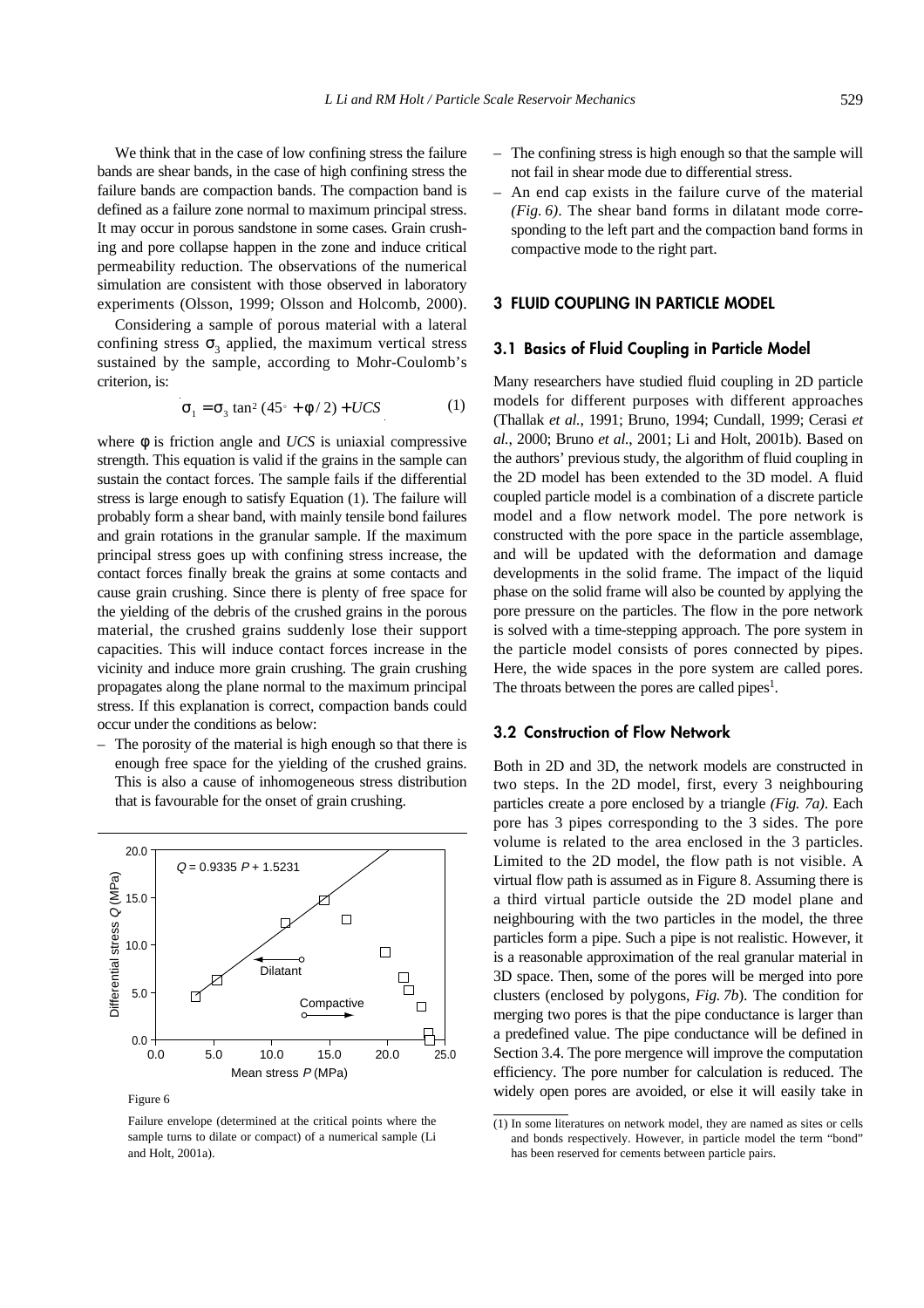

Generation of 2D flow network model. (a): pores firstly generated, enclosed in triangles; (b): cluster pores enclosed in polygons after merging.



calculate the flow path in 2D model.

fluid and small time step *(ref. Section 3.4.2)* has to be used for the calculation. The mergence also reduces the accuracy of the calculation. The error is related to the conductance threshold to make mergence.

In the 3D model, every 4 neighbouring particles are found first, and a pore is created between them. The pore is enclosed in a tetrahedron *(Fig. 9a)*. The model space is meshed by tetrahedrons *(Fig. 9b)*. The pore volume is related to the space between the 4 particles. Each pore has 4 pipes corresponding to the 4 faces. Then, similar to the scheme in 2D, some of the pores are merged. Without the assumption of the virtual pipe, the flow network model is directly constructed in 3D model.

The flow resistance of the pipe is mainly controlled by the minimum section of the pipe (Bryant *et al.*, 1993). This section, therefore, is mainly concerned in the calculation. As in Figure 8, the section area is:

$$
S = S_{triangle} - S_{solid}
$$
 (2)

where  $S_{triangle}$  is the area of the triangle,  $S_{solid}$  is the area occupied by the solid phase. It may include the fan areas of the particles and the cement part if it should be counted. Both the pore volume and the section area of the flow path can be reduced by overgrowth of the cement. This makes the model able to cope with material with any porosity.



Figure 9

In 3D model, a pore is created between 4 particles. The pore is enclosed in a tetrahedron with 4 particle centres as vertexes. It has 4 pipes connected to its neighbour. Each pipe corresponds to a face of the tetrahedron. (a): a schematic pore; (b): a part of the tetrahedron mesh of a model.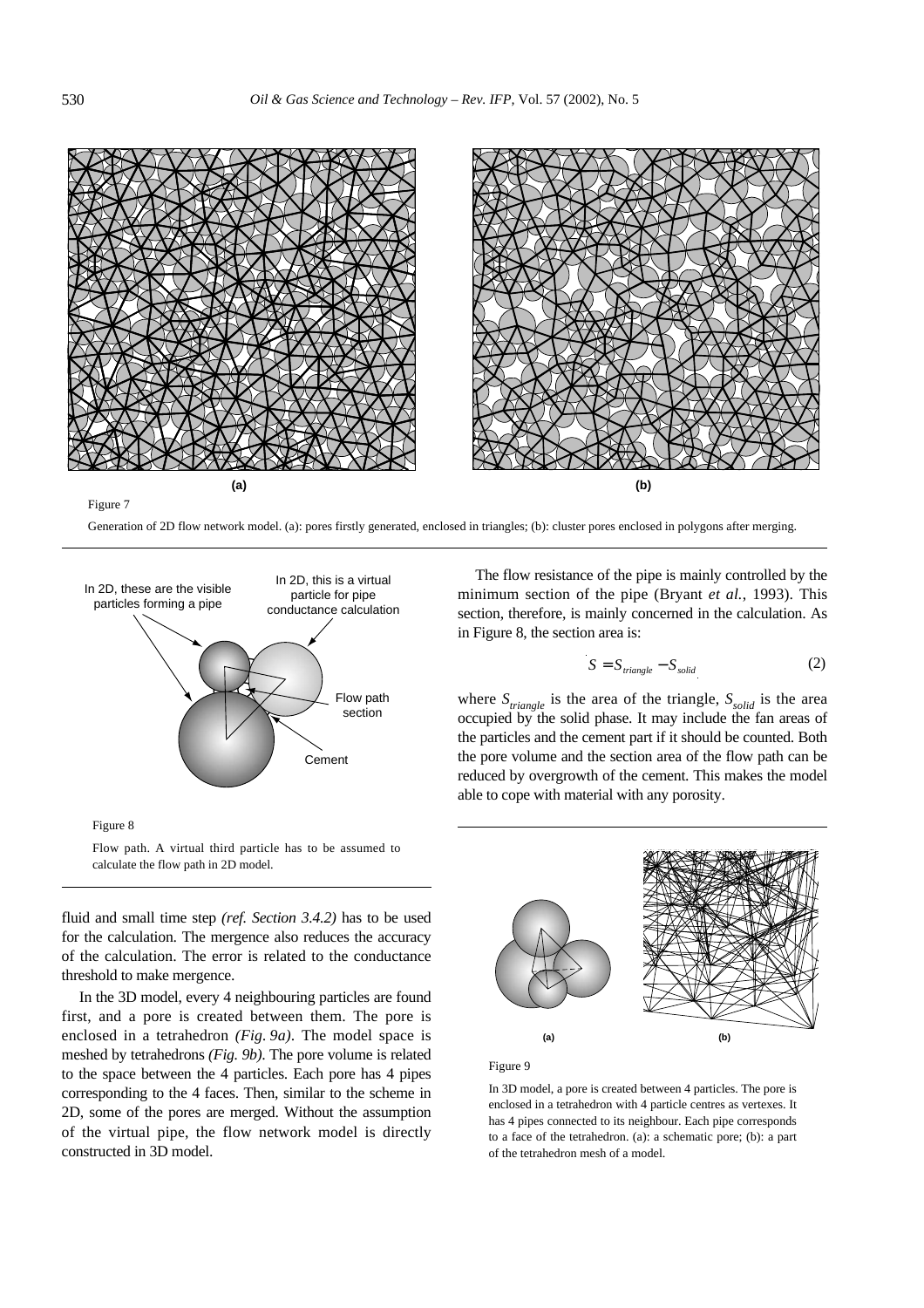## **3.3 Update of Flow Network**

The scheme of constructing the flow network in two steps is flexible. It is convenient to update the flow network in coupling calculation, with the deformation and damage developments in the particle model. If the triangle mesh is limitedly distorted with the deformation of the particle assemblage, the data structure of the pores does not need updating. Only the parameters of the pore system need to be recalculated. This can be applied in the study of stressinduced permeability alteration that will be presented in this paper. However, the pore clusters should be remerged according to recalculated pipe conductances that are changed with the deformation. There is not much computation for this task.

#### **3.4 Explicit Solution of Flow Network**

#### **3.4.1 Pipe Conductance**

The micromechanism of the pore flow is assumed to be consistent with Hagen-Poiseuille's pipe flow. The conductance of a pipe can be written as:

$$
C = \alpha \frac{r_e^4}{r_{av}} \tag{3}
$$

where  $\alpha$  is a conductance factor, assumed as a constant in the calculation. It is related to grain shape, pore shape and mineral constituents, etc. It can be adjusted by comparing with experiments.  $r_{\rho}$  is related to the shape and the area of the section, as an effective value. However, to be efficient in calculation, it is simply calculated from an equivalent radius of the section area.  $r_{av}$  is the average radius of the particles forming the pipe, instead of the pipe length in Hagen-Poiseuille's Equation. The simplification with  $r_e$  and  $r_{av}$ induces error. It is compensated in the calibration of conductance factor α.

The effects of the bond breakages and grain crushing are treated as the reduction of  $r_e$  by increasing the solid area in Equation (2).

# **3.4.2 Flow Calculation**

The network is solved in an explicit time-stepping scheme (Li and Holt, 2001b). The fluid exchange through a pipe in a time step is calculated according to:

$$
\Delta v_f = C \Delta p \Delta t \tag{4}
$$

where ∆*p* is the pore pressure difference between two pores connected by the pipe, ∆*t* is the time step for fluid calculation.

The pore pressure in every pore is updated according to:

$$
p_1 = p_0 + K_f \Delta V_f / v_{pore}
$$
 (5)

where  $p_0$  and  $p_1$  are previous and updated pore pressures of the pore,  $K_f$  is the fluid bulk modulus,  $\Delta V_f$  is the total fluid taken in the pore in a time step by summing up  $\Delta V_f$  in Equation (4) through all pipes connected to the pore,  $v_{pore}$  is the pore volume. Note that in this paper, the compressive deformation of the particles due to fluid pressure is not considered. This is not consistent with Biot's theory. This limitation may be avoided by introducing a scheme to update the solid compressive deformation. In that case, Equation (5) is still in the same form but with solid deformation included in *v pore*.

The time step for the fluid calculation should be small enough. A critical time step is:

$$
\Delta t \le \min(v_{pore} / \sum_{All\ pipes\ connected\ to\ the\ pore} C)
$$
 (6)

## **3.4.3 Virtual Pore Volume for Quasi Steady State Flow**

In some fluid coupled problems, for example, in the study of stress-induced permeability alteration, the pore pressure distribution is relatively stable. It can be approximated by steady state flow. The calculation efficiency can be improved by introducing a virtual pore volume concept. When the flow is in steady state, the pore pressure distribution and flow rate are independent of the pore volume. They only depend on the conductances of the pipes. If the volume of a pore is small and it is well connected to its neighbour, a small time step should be used concerning this pore because the pore pressure is easy to change. If the volume of a pore is large, on the contrary, and it is poorly connected to its neighbour, a large time step should be used. The actual calculation should use the minimum time step according to Equation (6). Then the poorly connected large pore needs more cycles to reach proper pore pressure so that the steady state flow can be reached. Instead of using the real pore volume, virtual pore volume can be assigned to a pore as:

$$
v_{pore} = K_f \Delta t \sum_{All\ pipes\ connected\ to\ the\ pore} C \tag{7}
$$

Then a well connected pore is assigned a large pore volume. A poor connected pore is assigned a small volume. Therefore, all the pores need similar time to respond to pore pressure change. It saves the time for calculating the real pore volumes and makes the pore pressure reach steady state quickly.

## **3.5 Stress-Induced Permeability Alteration**

#### **3.5.1 Background**

Permeability estimation is important in the management of hydrocarbon reservoirs. Reservoir stresses change during production. Many researchers have found that permeability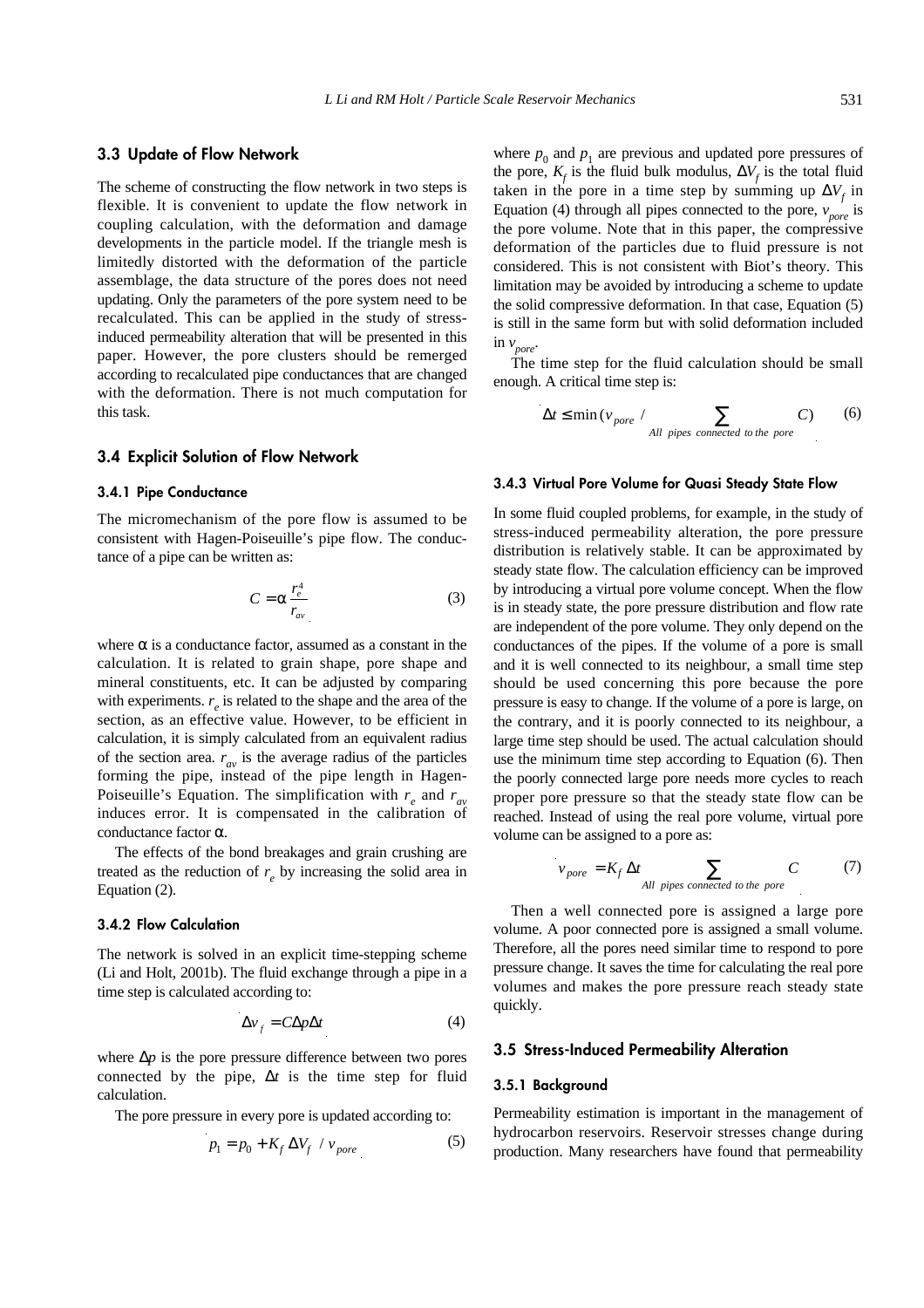depends on stresses (Zoback and Byerlee, 1975; Fredrich, *et al.*, 1993; Bruno, 1994). In some cases, permeability may be dramatically changed due to damage developments (especially some critical cases like shear or compaction localization, Holt, 1990; Ruistuen, 1997; Boutéca *et al.*, 2000).

To predict the effect of stress change on permeability, Seeburger and Nur (1984) developed a network model with the consideration of a hydrostatic stress state present. The geometric parameters of the flow network are related to the hydrostatic stress. Bruno (1994) implemented a network model in a discrete particle model to study stress-induced permeability anisotropy in sedimentary rock. The permeability alteration is a result of the particle rearrangements in the model. Even without addressing the issue of hydromechanical coupling, some of the efforts to reconstruct the network model are close to the fluid coupled particle model presented in this paper. Bryant *et al.* (1993) constructed a network model based on Finney's packing (1970). Finney's packing is a porous medium consisting of 25 000 balls with equal size. Bryant used Finney's measurements of the spatial coordinates of 3367 sphere centres and constructed network models. By adjusting the coordinates and the radii of the spheres, compaction and overgrowth cementation have been simulated with permeability alteration.

The fluid coupling scheme presented in previous sections is developed for studying stress-dependent permeability of a granular material. Some tests have been done. They verify the fluid coupled particle model to some extent. The

Kozeny-Carman equation is used as a reference since it is often a successful estimation of permeability in porous material. The Kozeny-Carman equation can be written in the form:

$$
k = \frac{d^2 \varphi^3}{36\gamma T (1 - \varphi)^2}
$$
 (8)

where *d* is the grain size,  $\varphi$  is porosity,  $\gamma$  is a pore shape factor and *T* is tortuosity. An empirical estimation of  $\gamma T$  is around 5.

#### **3.5.2 Setup for Studying Stress-Dependent Permeability**

Figure 10 shows the setup for the study of permeability alteration under stress in 2D and 3D model. The pore pressures on the top and on the bottom are defined and kept constant, but with a constant difference between them. The difference of the boundary pore pressures drives the fluid flow through the sample. The fluid exchanges through the lateral boundaries are assumed zero.

The model simulates monophasic flow. Before loading, the sample is assumed to be saturated with fluid, and the model is solved until the pore pressure distribution is in a steady state *(Fig. 11)*. The pore pressure is linearly distributed along the flow direction. This is consistent with Darcy's law.

Because the variation of the pore pressure distribution in the sample is small during loading, an approximation is applied in flow calculation. The flow network is solved to



Figure 10 Setup of the numerical sample under stresses for permeability study.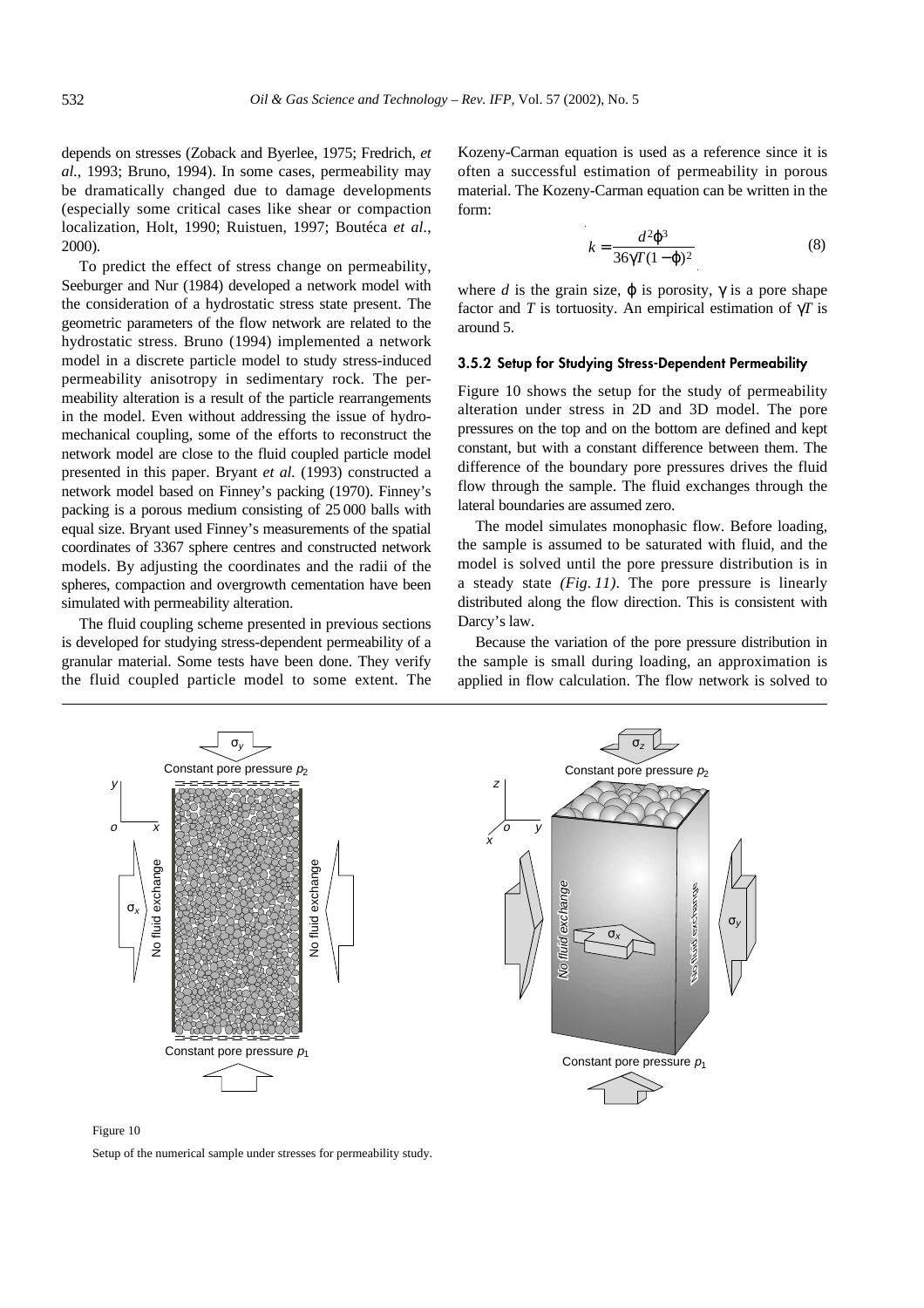

Figure 11

Pore pressure distribution in a 2D model when the flow is in steady state. Pore pressure is illustrated by disks with their sizes proportional to the values of pore pressures at the locations. (Note: particles are not shown).

steady state, and then updates the effects of the fluid pressures on the particles and calculates the sample permeability after every n particle motion calculations. The macroscopic permeability of the whole sample is calculated according to Darcy's law, and normalized relatively to the initial permeability before loading.

## **3.5.3 Permeability Alteration Induced by Deformation under Hydrostatic Loading in 3D Model**

A 3D fluid coupled particle model under hydrostatic loading is studied. The model consists of 3185 uncemented particles with diameters around 1.1 mm. The constructed flow network consists of 17 763 pores and 34 505 pipes. The porosity of such a packing is 39.3%. The initial permeability of the packing quantitatively fits the Kozeny-Carman's Equation if the conductance factor  $\alpha$  *(Eq. (3))* in numerical model is chosen as 0.82.

When the sample is compressed under hydrostatic loading, the permeability reduces. Since no damage effect is considered in the model, the permeability alteration is the effect of a hydrostatic deformation and porosity change. The permeability reductions predicted by *PFC* and by Kozeny-Carman's Equation are quite consistent *(Fig. 12)*. Since the initial permeability has been adjusted by the conductance factor, there is a quantitatively good fit.

#### **3.5.4 Permeability Alteration and Anisotropy in 2D Model**

It is much more efficient to work with a 2D model than with a 3D model. However, 2D discrete element methods, including distinct element method and discontinuous deformation analysis etc., are not able to accurately simulate 3D problem. The main difficulties in particle model are how to exactly represent porosity and material constitutive relationship. On the issue concerning stress-induced permeability alteration, current 2D model is not recommended for quantitative analysis.

Even though the representability of porosity in a 2D model is doubted, Figure 13 shows a good consistence between Kozeny-Carman's Equation and *PFC* prediction, if the 2D model can be assumed as a slice of granular material under plane strain state and the initial porosity can be assumed to be 30%. The 2D model was originally designed to simulate a real glass beads packing with porosity 36-37%. The diameters of the glass beads are 1.00-1.18 mm. In the figure, porosity is calculated according to volumetric strain by assuming the 2D model a plane strain state and the initial



#### Figure 12

Permeability alteration under hydrostatic loading. Comparison of *PFC3D* and Kozeny-Carman's Equation.



#### Figure 13

Permeability alteration under plane strain state with loading equally in *x* and *y* directions. Comparison of *PFC2D* and Kozeny-Carman's Equation. The initial porosity of the sample is assumed 30%. The porosity alteration is calculated from the initial porosity and volumetric strain.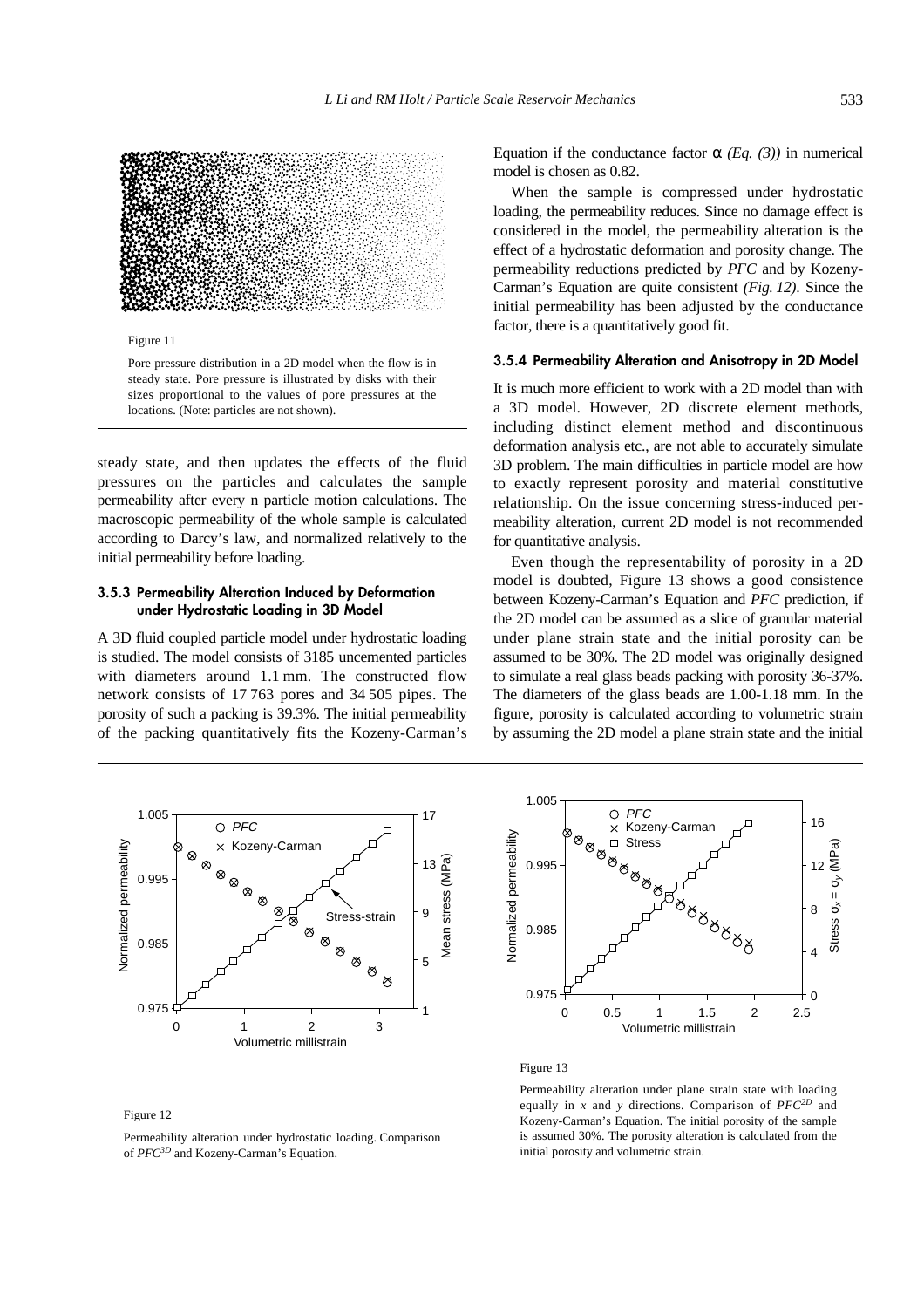porosity 30%. The stress in *x* and *y* directions are equal during loading. The results indicate the qualitative validity of the 2D model.

The 2D model is applied to study stress-induced permeability anisotropy *(Fig. 14)*. The sample is loaded in directions normal to or along the flow direction. When loaded normal to the flow direction, the permeability of the sample decreases with stress increase. After the sample fails, the permeability rebounds a little due to the dilatant deformation. When loaded in the flow direction, the permeability of the sample decreases very little at the beginning. Then the permeability keeps constant or slightly increases until the failure point. After the sample fails, the permeability increases a lot due to dilatancy. The calculation by the Kozeny-Carman's Equation according to porosity change in the sample does not distinguish the difference.

The effect of grain crushing has been mentioned in Li and Holt (2001b), where the critical permeability reduction is simulated *(Fig. 15)*. The effect of different bond breakage modes (shearing or tensile) has been studied. We expect to publish some results on that issue soon in a separate paper.



Figure 14

(a): stress-strain curves in 2D modelling for permeability alteration and anisotropy study. They are different because the sample dimension in *y* direction is twice of *x* direction as in Figure 10; (b): permeability alterations in different loading directions and comparison with estimation by Kozeny-Carman's Equation.



Figure 15

Dramatically compactive deformation (a) and permeability reduction (b). *K* is stress path defined as the ratio of increment of vertical stress and lateral stress (Li and Holt, 2001b).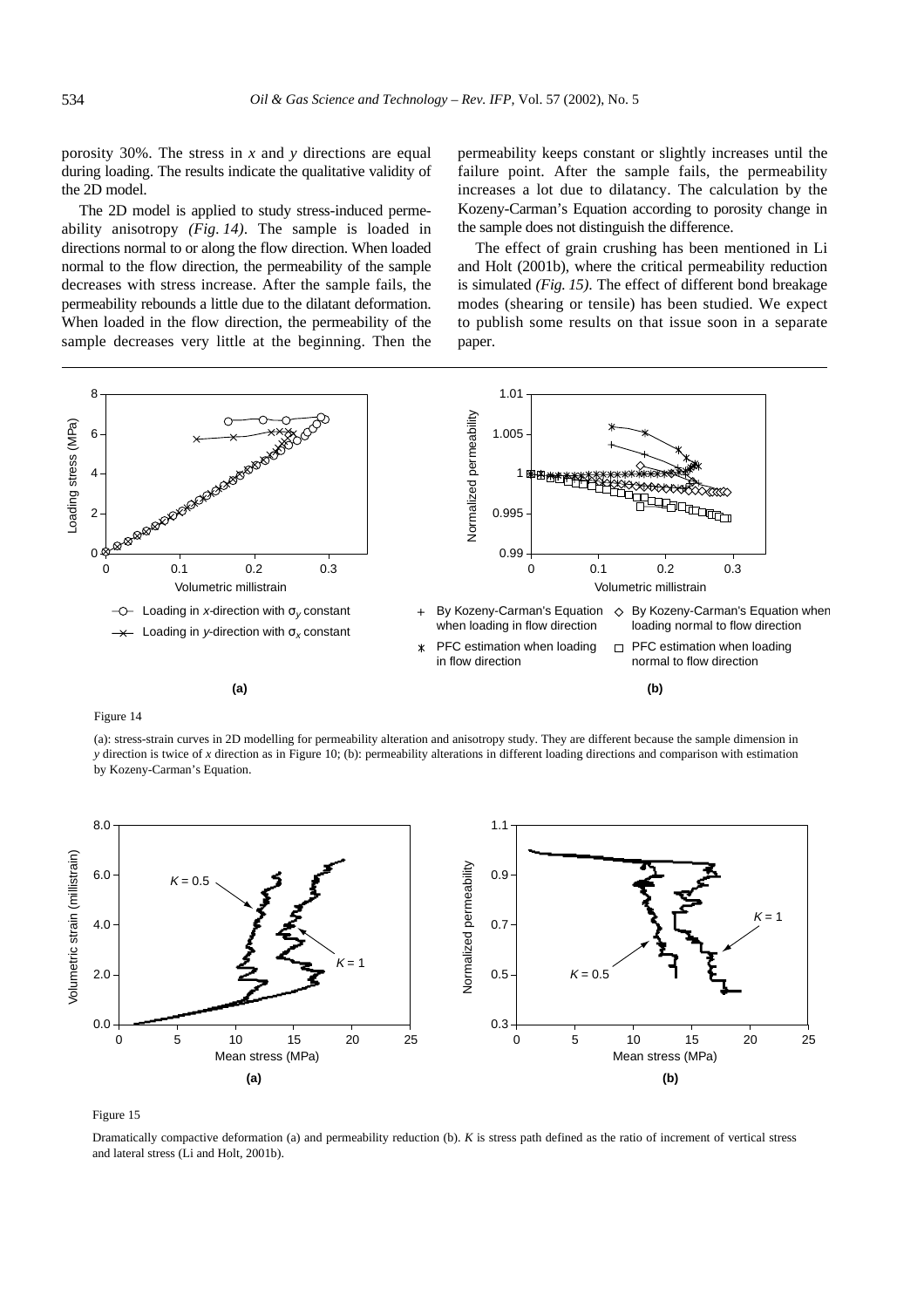# **4 SIMULATION OF WAVE PROPAGATION**

# **4.1 Basics of the Simulation**

*PFC* is a dynamic model. Wave propagation can be directly simulated. From a packing of particles *(as in Fig. 16)*, a few particles are chosen as a transmitter and some particles or groups of particles away from the source are chosen as a receiver or a receiver array. Several receivers are useful to study the wave propagation in more detail, and to get a reliable estimate of velocity. Also, the receivers need to be sufficiently far from the transmitter that near field effects can be neglected. To simulate the wave propagation, a sine velocity pulse is applied to the source particles.



Figure 16

In a particle model, some particles are chosen as transmitter and some as receivers.

The disturbance of the particle velocity will propagate in the particle packing *(Fig. 17)*, either as a *P*-wave or as an *S*-wave, depending on the excitation of the transmitter particles. The average velocity of the particles in a receiver is monitored. With the wave travel time and travel path, the phase velocity of the wave can be calculated, in exactly the same way as in laboratory tests. It was checked that the "dynamic" elastic moduli calculated from the measured velocities were identical to "static" moduli measured directly in small stress cycles within the elastic range. A benefit of the numerical method is that the transmitter and receiver can be placed inside the sample, which reduces problems of coupling the elastic energy and surface reflections.

# **4.2 Examples of Velocity Measurements with** *PFC*

Figure 18 shows examples of wave velocities recorded during simulations with *PFC3D*. The sample was formed at zero stress, with weak cementation mimicked by parallel bonds. The linear contact law of the cemented bond acts in parallel with a nonlinear Hertzian contact law. After bond failure, the contact will become purely Hertzian. The figure shows velocities during simulations of (a) isotropic (hydrostatic) stress, (b) uniaxial strain, and (c) a triaxial test. *P*-wave velocities were measured along the *z*- and *x*-axes ("*pz*" and "*px*"), and *S*-wave velocities were measured for propagation along the *z*-axis with particle motion in the *x*-direction ("*szx*"), and for propagation along the *x*-axis with particle motion in the *y*-direction ("*sxy*").



Figure 17

Snap shots of wave fronts. The arrows indicate the velocities of the particles. The figure schematically show the propagating *P*-wave (a) and *S*-wave (b).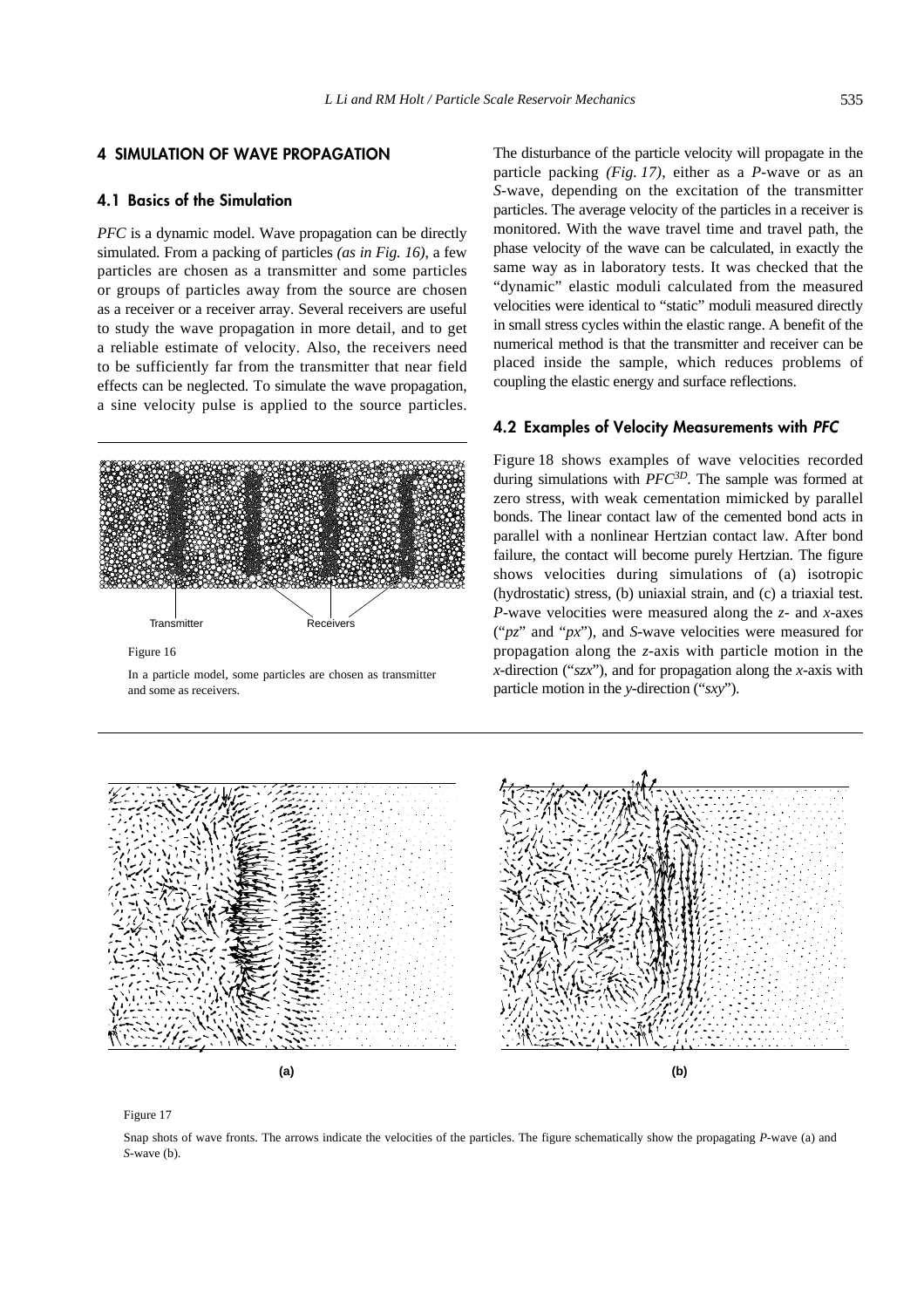

(a): acoustic velocities as a function of hydrostatic pressure in a bonded particle model; (b): acoustic velocities as a function of vertical strain during the uniaxial strain test; (c): acoustic velocities as a function of vertical strain during the triaxial loading (constant confining stress 2.85 MPa).

During hydrostatic loading *(Fig. 18a)*, all velocities show a slight increase with stress. The main increase occurs at low stresses, when the Hertzian part of the contact stiffness is most stress sensitive. Since the stress increase is isotropic, the velocity changes are also largely isotropic. The behaviour shown in the figure is strikingly similar to what is seen in many laboratory tests with sandstones (*e.g.* Holt *et al.*, 1991). The degree of stress sensitivity will depend on the stiffness of the cemented part of the bonds: if that is made higher, then the velocities will become less stress dependent. In the uniaxial strain test *(Fig. 18b)*, the sample actually fails at 6 MPa axial stress, corresponding to a vertical strain of ~ 3 millistrain. The lateral stress at failure is merely 0.4 MPa. At failure, all velocities drop. The velocity reductions are however anisotropic, such that waves propagating perpendicular to the major principal stress ("*px*" and "*sxy*") are much more affected than waves propagating parallel to it ("*pz*" and "*szx*"). This anisotropy is caused by the orientational distribution of bond failures: when bonds break, the stress anisotropy in the material makes it much more favourable for a vertically oriented bond to fail than a horizontal. Bond breakage leads to reduced bond stiffness, and hence reduced velocities. As the confinement is increased, like in the triaxial test shown in Figure 18c (lateral stress = 2.85 MPa), the development of vertical bond failures becomes more suppressed, and the stress-induced velocity anisotropy is reduced. Both these observations show a striking similarity to those made for sandstones in Holt *et al.* (1991).

The work described above must be considered as preliminary. We have however demonstrated that discrete particle modelling is a promising tool for addressing the stress dependence of wave velocities, an issue that is of central importance when evaluating the feasibility of timelapse seismics in reservoir monitoring studies. As was pointed out by Makse *et al.* (2001), the discrete particle approach is superior to traditional effective medium theory when it comes to predicting the stress sensitivity of the shear modulus in uncemented grain packs.

# **CONCLUSIONS**

This paper presents some developments and applications with a particle model to study reservoir mechanics.

The behaviours of virgin rock are simulated with a numerical sample formed under *in situ* stress state. The simulations illustrate the nonlinear stress-strain relationship and stress path of the virgin rock during compaction. Such information is often lost in core tests due to core damage.

Breakable superparticles with irregular shapes are implemented into the particle model and applied to study the failure modes of reservoir rock. The simulations indicate that the failure modes of porous rocks will change with confining stress. With low confining stress, the numerical samples fail with shear band formations. When the confining stress increases, the failure formations tend to become normal to the maximum principal stress. Compaction band is observed when the confining stress is high enough (*e.g.* 18 MPa in a numerical sample with 9.9 MPa UCS as presented in this paper).

A fluid coupling scheme is developed and implemented to 2D and 3D particle models by introducing an associated flow network model. The fluid coupled particle model is applied to study stress-dependent permeability. The results of the simulation fit Kozeny-Carman's Equation. The simulation by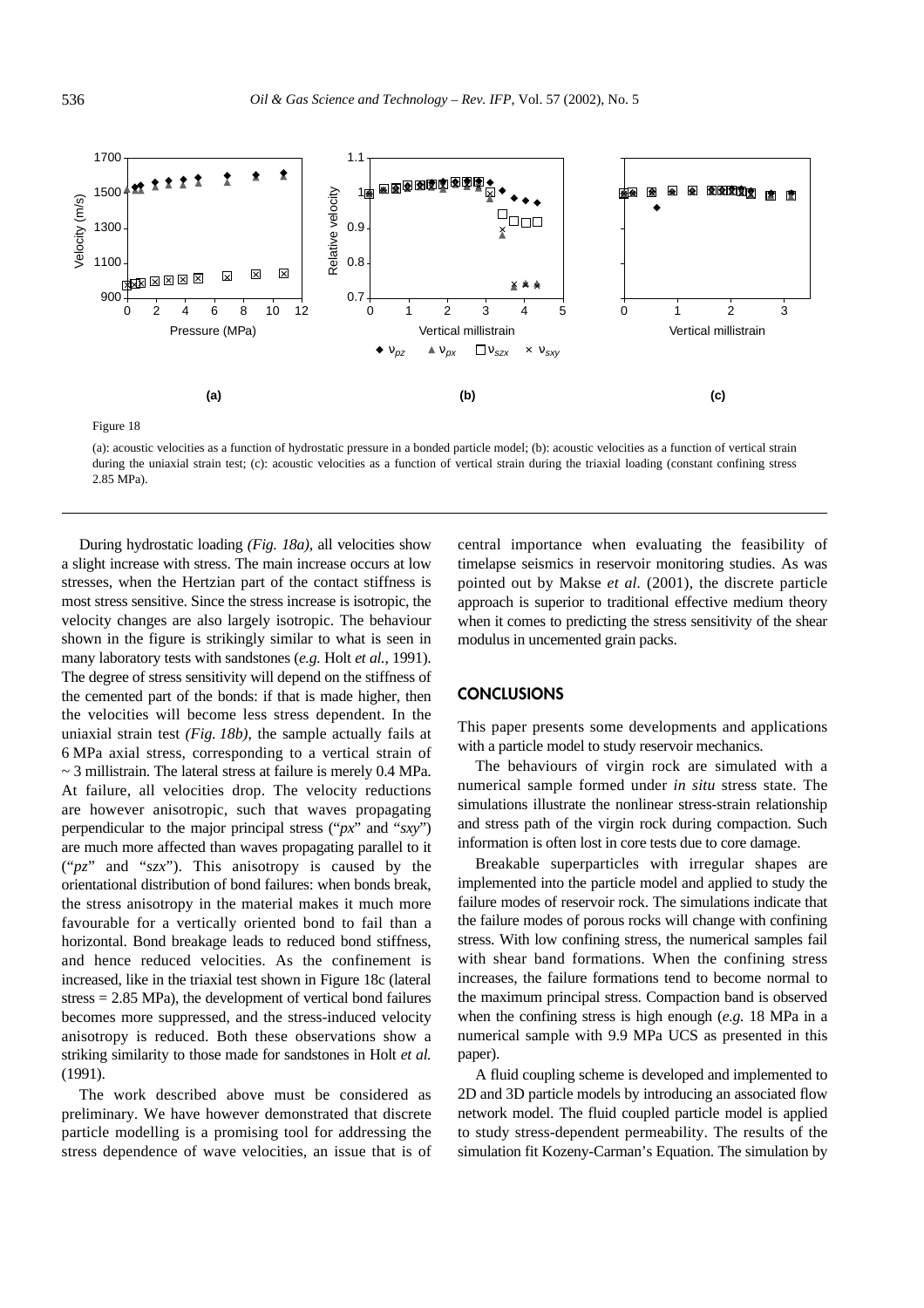3D model is quantitative, while the 2D is able to do qualitative analysis at this stage.

Wave propagation is simulated with a particle model. It is used to study the acoustic properties of weakly cemented sandstone. The results show qualitative consistence with experiments.

Summing up, the preliminary results of various simulations with a particle model prove the feasibility of applying particle modelling as a numerical laboratory to study particle scale reservoir mechanics.

# **ACKNOWLEDGEMENTS**

The authors wish to acknowledge the financial support from *Norwegian Research Council* through the project "Rock Stress, Structure and Properties: Control on Permeability", and through the Strategic University Program "Petroleum Related Rock Physics". Advice and suggestions from Dr. Peter Cundall and Dr. Steve Schaffer are beneficial and deeply appreciated. We thank Dr. Pierre Cerasi for the translation of all the French texts in this paper.

#### **REFERENCES**

Addis, M.A. (1997) The Stress-Depletion Response of Reservoirs. *Proc. SPE ATCE*, San Antonio TX, W 55-65. *SPE* No. 38720.

Boutéca, M.J., Sarda, J.P. and Vincké, O. (2000) Constitutive Law for Permeability Evolution of Sandstones during Depletion. *SPE Int. Symp. Formation Damage, SPE* No. 58717.

Bruno, M.S. (1994) Micromechanics of Stress-Induced Permeability Anisotropy and Damage in Sedimentary Rock. *Mechanics of Materials*, **18**, 31-48.

Bruno, M.S., Dorfmann, A., Lao, K. and Honeger, C. (2001) Coupled Particle and Fluid Flow Modeling of Fracture and Slurry Injection in Weakly Consolidated Granular Media. *Rock Mechanics in the National Interest*, Elsworth, D., Tinucci, J.P. and Heasley, K.A. (eds), 173-180.

Bryant, S.L., King, P.R. and Mellor, D.W. (1993) Network Model Evaluation of Permeability and Spatial Correlation in a Real Random Sphere Packing. *Transport in Porous Media*, **11**, 53-70.

Cerasi, P., Nauroy, J.F. and Meimon, Y. (2000) Discrete Elements Simulation of Bead Packings under Fluid Flow Application to Sand Control in Oil Production. *4th Euromech Solids Mechanics Conference*, Metz, June 26-30.

Chilingarian, G.V., Donaldson, E.C. and Yen, T.F. (eds.) (1995) *Subsidence Due to Fluid Withdrawal*, Elsevier.

Cundall, P.A. (1971) A Computer Model for Simulating Progressive Large Scale Movements in Blocky Rock Systems. *Proc. Symp. Int. Soc. Rock Mech.*, Nancy, France, 1971, 1, Paper No. II-8.

Cundall, P.A. and Strack, O.D.L. (1979) A Discrete Numerical Model for Granular Assemblies. *Geotechnique*, **29**, 1, 47-65.

Cundall, P.A. (1988) Formulation of a Three-Dimensional Distinct Element Model. Part I: A Scheme to Detect and Represent Contacts in a System Composed of Many Polyhedral Blocks. *Int. J. Rock Mech. Min. Sci. and Geomech. abstr.*, **25**, 3, 107-116.

Cundall, P.A. (1999) *The Incorporation of Fluid Coupling into PFC*, unpublished.

Finney, J. (1970) Random Packing and the Structure of Simple Liquids. I: The Geometry of Random Close Packing. *Proc. Roy. Soc.*, **319A**, 479-494.

Fredrich, J.T., Greaves, K.H. and Martin, J.W. (1993) Pore Geometry and Transport Properties of Fontainebleau Sandstone. Rock Mechanics in the 1990s, *The 34th US Symposium on Rock Mechanics*, Haimson, B. (ed.) 209-212.

Geertsma, J. (1973) Land Subsidence above Compacting Oil and Gas Reservoirs. *JPT*, June 73, 734-744.

Gutierrez, M. and Lewis, R.W. (1998) The Role of Geomechanics in Reservoir Simulation. *Proc. EUROCK'98*, Trondheim, Norway, **2**, 439-448, *SPE/ISRM Paper* No. 47392.

Hart, R., Cundall, P.A. and Lemos, J. (1988) Formulation of a Three-Dimensional Distinct Element Model. Part II: Mechanical Calculations for Motion and Interaction of a System Composed of Many Polyhedral Blocks. *Int. J. Rock Mech. Min. Sci. and Geomech. Abstr.*, **25**, 3, 117-125.

Heffer, K.J. and Dowokpor, A.B. (1990) Relationship between Azimuths of Flood Anisotropy and Local Earth Stresses in Oil Reservoirs. *North Sea Oil and Gas Reservoirs II*, Graham and Trotman.

Holt, R.M. (1990) Permeability Reduction Induced by a Non-Hydrostatic Stress Field, *SPE Formation Evaluation*, 5, 444-448.

Holt, R.M., Fjær, E., Raaen, A.M. and Ringstad, C. (1991) Influence of Stress State and Stress History on Acoustic Wave Propagation in Sedimentary Rocks. *Shear Waves in Marine Sediments*, Hovem, J.M., Richardson, M.D. and Stoll, R.D. (eds.), Kleuver Publ., 167-174.

Holt, R.M. (1999) Reservoir Stress Path, Evaluation of Core and Field Data, *Rock Mechanics for Industry*, Amadei, B. *et al.* (eds.) A.A. Balkema, 1195-1202.

Holt, R.M., Brignoli, M. and Kenter, C.J. (2000a) Core Quality: Quantification of Coring Induced Rock Alteration. *Int. J. Rock Mechanics and Min. Sci.*, **37**, 889-907.

Holt, R.M., Brandshaug, T. and Cundall, P.A. (2000b) Discrete Particle and Laboratory Modelling of Core Mechanics. *Proc. North Am. Rock Mech. Symp.*, Seattle Wa., Pacific Rocks, Girard, J. *et al.* (eds.) A.A. Balkema, 1217-1224.

Itasca Consulting Group Inc. (1999a) *PFC2D User's Manuals.*

Itasca Consulting Group Inc. (1999b) *PFC3D User's Manuals.*

Jensen, R.P., Bosscher, P.J., Plesha, M.E. and Edil, T.B. (1999) DEM Simulation of Granular Media-Structure Interface: Effects of Surface Roughness and Particle Shape. *Int. J. Numer. Anal. Meth. Geomech.*, **23**, 531-547.

Jensen, R.P., Edil, T.B., Bosscher, P.J., Plesha, M.E. and Kahla, N.B. (2001) Effect of Particle Shape on Interface Behavior of DEM-Simulated Granular Materials. *Int. J. Geomech.*, **1**, 1-19.

Li, L. and Holt, R.M. (2001a) Simulation of Granular Material Using Particle Model with Non-Circularly Shaped Super-Particles. *Rock Mechanics. A challenge for Society*, Sarkka, P. and Eloranta, P. (eds), 511-516.

Li, L. and Holt, R.M. (2001b) Simulation of Flow in Sandstone with Fluid Coupled Particle Model. *Rock Mechanics in the National Interest*, Elsworth, D., Tinucci, J.P. and Heasley, K.A. (eds), 165-172.

Makse, H.A., Gland, N., Johnson, D.L. and Schwartz, L. (2001) The Apparent Failure of Effective Medium Theory in Granular Materials. *Phys. Chem. Earth (A)*, **26**, 1-2, 107-111.

Morita, N., Whitfill, D.L., Nygaard, O. and Bale, A. (1989) A Quick Method to Determine Subsidence, Reservoir Compaction, and *in situ* Stress Induced by Reservoir Depletion. *JPT*, Jan. 89, 71-79.